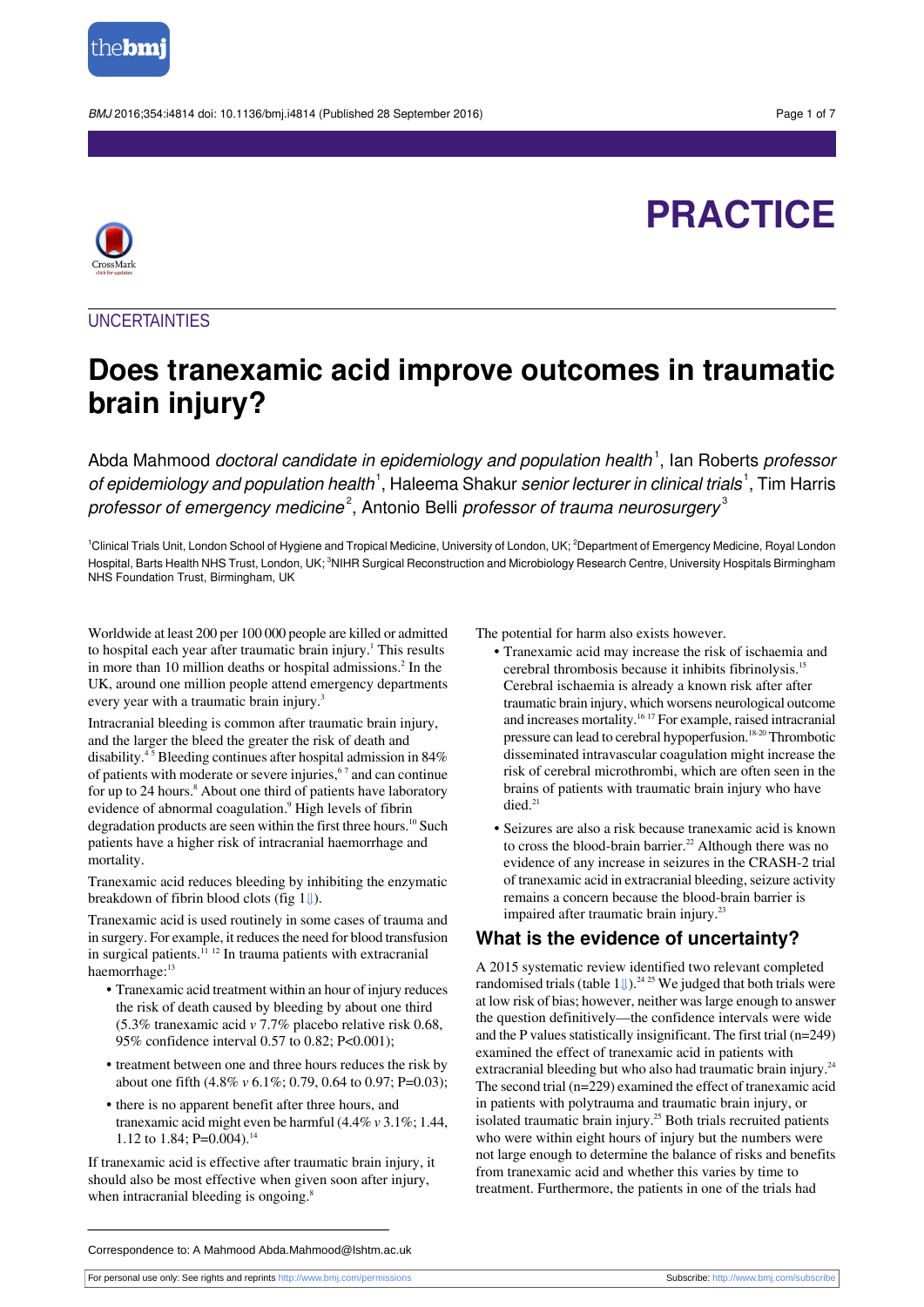#### **What you need to know**

- **•** The effectiveness and safety of tranexamic acid in traumatic brain injury is uncertain, although randomised trials are under way to investigate the problem
- **•** Tranexamic acid could reduce intracranial bleeding but might increase the risk of cerebral thrombosis and ischaemia
- **•** We believe that tranexamic acid should not be used in routine clinical practice unless these trials show benefit

#### **Box 1: Literature search**

A 2015 systematic review of randomised trials of antifibrinolytic agents (including tranexamic acid) after acute traumatic injury, searched: the Cochrane Injuries Group's specialised register, Cochrane Library, Ovid Medline(R), Ovid Medline(R) In-process and other non-indexed<br>citations, Ovid Medline(R) Daily and Ovid Medline(R), Embase Classic+Embase (OvidSP),

The review authors rated the quality of the evidence according to the GRADE approach and considered: impact of the risk of bias of individual trials; precision of the pooled estimate; inconsistency or heterogeneity; indirectness of evidence; and impact of selective reporting and publication bias on effect estimate. Risk of bias was assessed using the Cochrane Collaboration's "risk of bias" tool.

As the last update was published in May 2015, we reran the search to identify no new completed trials and one new pending trial (NCT02645552).

extracranial bleeding in addition to intracranial bleeding.<sup>24</sup> Because tranexamic acid reduces mortality in extracranial bleeding (CRASH-2), the mortality reduction seen in this trial could be from the extracranial injury rather than any effect on the brain injury itself.

When the two randomised trials are combined in a meta-analysis (fig [2⇓](#page-6-1)), there is a statistically significant reduction in intracranial haemorrhage, but because the confidence intervals are wide, the quality of this evidence is low.

- **•** Intracranial haemorrhage—relative risk 0.75 (95% confidence interval 0.58 to 0.98); P=0.03;
- **•** Mortality—relative risk 0.63 (95% confidence interval 0.40 to 0.99);  $P=0.05$ .

The effect of tranexamic acid on disability and thrombotic adverse effects including stroke remains uncertain.

## **Is ongoing research likely to provide relevant evidence?**

We identified three ongoing randomised trials of tranexamic acid versus placebo in patients with isolated traumatic brain injury (table [2⇓](#page-5-0)). These will evaluate the effect of tranexamic acid on death, disability, vascular occlusive events, and other adverse events in traumatic brain injury. The ongoing trials inform whether tranexamic acid can be given to those with traumatic brain injury.

In two of the ongoing trials  $(n=1402)$  patients are randomised within two hours of injury in the prehospital setting (NCT02645552, NCT01990768).

In the largest trial, the CRASH-3 trial (n=13 000), patients will be randomised in hospital and within eight hours of injury (NCT01402882).<sup>26</sup> The size of this trial should ensure that tranexamic acid and placebo groups are similar for known and unknown confounders, such as the concomitant degree of coagulopathy.<sup>27</sup> Therefore, it is unnecessary to standardise tranexamic acid and placebo groups for clinical management factors that may influence the extent of bleeding.

The results from the three ongoing trials should provide clinicians with information about whether the effect of tranexamic acid varies by time to treatment. Information on the effect of tranexamic acid administered within one hour, between one and three hours, and after three hours of injury may be more useful than the average effect of the treatment. Prespecified subgroup analyses in the CRASH-3 trial will provide information about the effect of tranexamic acid by time to treatment.

A substudy conducted within the CRASH-3 trial will use computed tomography scans to examine the effect of tranexamic acid on intracranial bleeding and thrombosis. These scans can detect traumatic haemorrhage (high attenuation) in the acute stage of traumatic brain injury. Ischaemic lesions (low attenuation) are visible on a computed tomography scan done several hours after injury. This substudy will provide information on the effect of tranexamic acid on intracranial haemorrhage and ischaemia and whether this varies by time to treatment.

#### **Further research**

Randomised trials looking at the effect of tranexamic acid in patients with isolated traumatic brain injury are currently ongoing. These trials will address the uncertainty of whether tranexamic acid improves outcomes in patients with traumatic brain injury. At this stage we do not make recommendations for further research in this area.

## **What should we do in light of the uncertainty?**

The authors recommend that patients with isolated traumatic brain injury should not receive tranexamic acid outside the context of a randomised trial, and clinicians should consider enrolling their patients in one of the relevant trials wherever possible.

Box 3 signposts other aspects of management of traumatic brain injury.

We thank Deirdre Beecher (information specialist, Cochrane Injuries Group) for updating the systematic searches.

Contributors: AM drafted and revised the manuscript. IR revised and critically read the manuscript;. HS, TH, and AB critically read the manuscript. All authors approved the final version. AM is the guarantor. Competing interests: We have read and understood BMJ policy on declaration of interests and declare the following: none.

Provenance and peer review: Commissioned; externally peer reviewed.

- Hancock CB, Harrison J. The global burden of traumatic brain injury: preliminary results from the Global Burden of Disease Project. Inj Prev 2010;16:A17[doi:10.1136/ip.2010.](http://dx.doi.org/10.1136/ip.2010.029215.61) [029215.61](http://dx.doi.org/10.1136/ip.2010.029215.61).
- 2 Bruns J Jr, , Hauser WA. The epidemiology of traumatic brain injury: a review. Epilepsia 2003;44(Suppl 10):2-10. [doi:10.1046/j.1528-1157.44.s10.3.x](http://dx.doi.org/10.1046/j.1528-1157.44.s10.3.x) [pmid:14511388.](http://www.ncbi.nlm.nih.gov/pubmed/?term=14511388)
- Davis T, Ings A. National Institute of Health and Care Excellence. Head injury: triage, assessment, investigation and early management of head injury in children, young pe and adults (NICE guideline CG 176). Arch Dis Child Educ Pract Ed 2015;100:97-100. [doi:](http://dx.doi.org/10.1136/archdischild-2014-306797) [10.1136/archdischild-2014-306797](http://dx.doi.org/10.1136/archdischild-2014-306797) [pmid:25335757.](http://www.ncbi.nlm.nih.gov/pubmed/?term=25335757)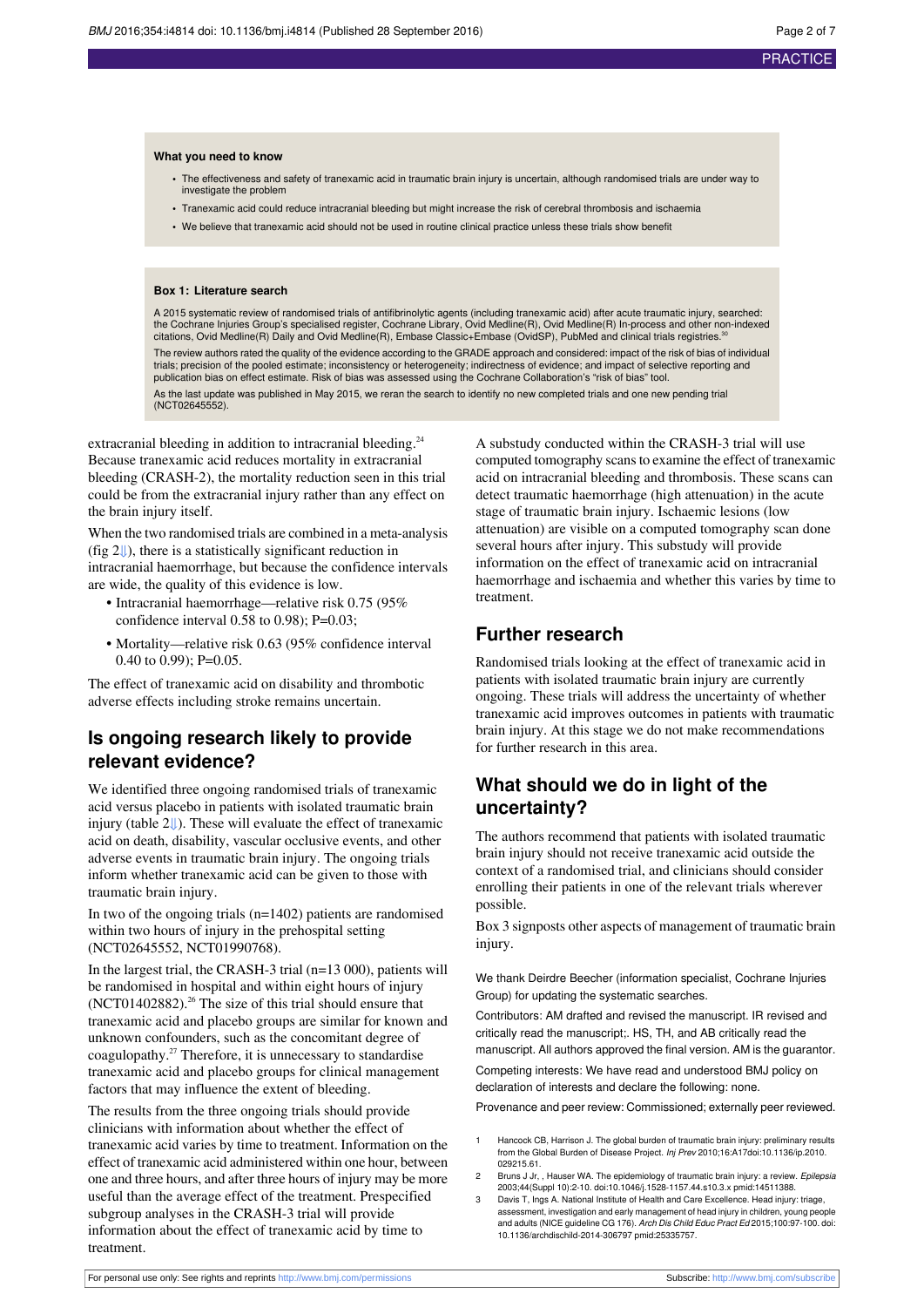#### **Box 2: Clinical registries used in search**

Clinicaltrials.gov (https://clinicaltrials.gov/)

WHO International Clinical Trials Registry Platform ([http://apps.who.int/trialsearch/—f](http://apps.who.int/trialsearch/)or ongoing trials

#### **Box 3: Guidelines for general management of traumatic brain injury**

The National Institute for Health and Care Excellence provides guidance on the assessment and early management of adults and children with traumatic brain injury.<sup>28</sup> The key recommendations are to:

• First treat the greatest threat to life and avoid further harm by assessing Airway, Breathing, and Circulation

- Maintain cervical spine immobilisation until a full risk assessment indicates it is safe to remove the immobilisation device
- Ascribe depressed consciousness level to intoxication only after a major brain injury has been excluded
- Effectively manage pain, because it can lead to a rise in intracranial pressure
- Immediately manage patients who present to the emergency department with a Glasgow coma scale score of less than 15

• Immediately manage patients who return to the emergency department within 48 hours of transfer to the community with any persistent problem relating to the initial head injury; these patients should be seen by or discussed with a senior clinician experienced in head injuries, and considered for a computed tomography scan

• Immediately intubate and ventilate patients in a coma (Glasgow coma scale score ≤8), or patients who cannot protect their airway or have abnormal respirations

• Transfer patients with a Glasgow coma scale score of 8 or less to a neuroscience unit irrespective of the need for neurosurgery

• Perform a computed tomography scan within one hour of injury if patients present with certain risk factors—for example, Glasgow coma<br>scale score of less than 13 on initial assessment; suspected skull fracture; post-traum episode of vomiting. Perform a computed tomography scan within eight hours of injury if patients have experienced loss of consciousness or amnesia since the injury and show certain risk factors (eg, age ≥65, history of bleeding or clotting disorders, dangerous mechanism of injury). Perform a CT scan within eight hours of injury if patients are receiving warfarin treatment

• Monitor children closely and perform a computed tomography scan within an hour of injury if a relevant risk factor is identified—eg, suspicion of non-accidental injury, post-traumatic seizure without history of epilepsy

• Provide patients, family members, and carers with information about the nature and severity of the injury, risk factors that mean the patient should return to the emergency department—eg, loss of consciousness, amnesia for events before or after injury, headaches, vomiting<br>episodes—details about what to expect during recovery, contact details of community and ho discharge

The Centers for Disease Control and Prevention and the American College of Emergency Physicians provide guidance on the management of adults with mild traumatic brain injury.<sup>29</sup> The guidelines focus on determining whether patients with known or suspected mild traumatic<br>brain injury require a computed tomography scan of the brain or may be safely disc

#### **How patients were involved in the creation of this article**

No patients were involved in the writing of this article.

Patients are involved in the design and conduct of CRASH-3. Focus groups were conducted with young men at a boxing club who were at<br>risk of traumatic brain injury, to seek their views on consent procedures; and these were as the European Federation of Road Traffic Victims, and RoadPeace, the UK national charity for road crash victims, advised the investigators on outcome measures that matter most to patients, such as fatigue. Organisations also represent patients on the trial steering committee and are involved in the ongoing supervision of the trial.

- 4 Edwards P, Arango M, Balica L, et al. CRASH trial collaborators. Final results of MRC CRASH, a randomised placebo-controlled trial of intravenous corticosteroid in adults with head injury-outcomes at 6 months. Lancet 2005;365:1957-9. [doi:10.1016/S0140-6736\(](http://dx.doi.org/10.1016/S0140-6736(05)66552-X) [05\)66552-X](http://dx.doi.org/10.1016/S0140-6736(05)66552-X) [pmid:15936423.](http://www.ncbi.nlm.nih.gov/pubmed/?term=15936423)
- 5 Perel P, Roberts I, Bouamra O, Woodford M, Mooney J, Lecky F. Intracranial bleeding in patients with traumatic brain injury: a prognostic study. BMC Emerg Med 2009;9:15. [doi:10.1186/1471-227X-9-15](http://dx.doi.org/10.1186/1471-227X-9-15) [pmid:19650902.](http://www.ncbi.nlm.nih.gov/pubmed/?term=19650902)
- 6 Oertel M, Kelly DF, McArthur D, et al. Progressive hemorrhage after head trauma: predictors and consequences of the evolving injury. J Neurosurg 2002;96:109-16. [doi:10.](http://dx.doi.org/10.3171/jns.2002.96.1.0109) [3171/jns.2002.96.1.0109](http://dx.doi.org/10.3171/jns.2002.96.1.0109) [pmid:11794591](http://www.ncbi.nlm.nih.gov/pubmed/?term=11794591).
- 7 Narayan RK, Maas AI, Servadei F, Skolnick BE, Tillinger MN, Marshall LF. Traumatic Intracerebral Hemorrhage Study Group. Progression of traumatic intracerebral hemorrhage: a prospective observational study. J Neurotrauma 2008;25:629-39. [doi:10.1089/neu.2007.](http://dx.doi.org/10.1089/neu.2007.0385) [0385](http://dx.doi.org/10.1089/neu.2007.0385) [pmid:18491950.](http://www.ncbi.nlm.nih.gov/pubmed/?term=18491950)
- 8 Homnick A, Sifri Z, Yonclas P, Mohr A, Livingston D. The temporal course of intracranial haemorrhage progression: how long is observation necessary?Injury 2012;43:2122-5. [doi:10.1016/j.injury.2012.04.013](http://dx.doi.org/10.1016/j.injury.2012.04.013) [pmid:22658418](http://www.ncbi.nlm.nih.gov/pubmed/?term=22658418).
- 9 Harhangi BS, Kompanje EJ, Leebeek FW, Maas AI. Coagulation disorders after traumatic brain injury. Acta Neurochir (Wien) 2008;150:165-75, discussion 175. [doi:10.1007/s00701-](http://dx.doi.org/10.1007/s00701-007-1475-8) [007-1475-8](http://dx.doi.org/10.1007/s00701-007-1475-8) [pmid:18166989.](http://www.ncbi.nlm.nih.gov/pubmed/?term=18166989)
- 10 Bayir A, Kalkan E, Koçak S, Ak A, Cander B, Bodur S. Fibrinolytic markers and neurologic outcome in traumatic brain injury. Neurol India 2006;54:363-5. [doi:10.4103/0028-3886.](http://dx.doi.org/10.4103/0028-3886.28106) [28106](http://dx.doi.org/10.4103/0028-3886.28106) [pmid:17114843.](http://www.ncbi.nlm.nih.gov/pubmed/?term=17114843)
- 11 Ker K, Prieto-Merino D, Roberts I. Systematic review, meta-analysis and meta-regression of the effect of tranexamic acid on surgical blood loss. Br J Surg 2013;100:1271-9. [doi:](http://dx.doi.org/10.1002/bjs.9193) [10.1002/bjs.9193](http://dx.doi.org/10.1002/bjs.9193) [pmid:23839785](http://www.ncbi.nlm.nih.gov/pubmed/?term=23839785).
- 12 Henry DA, Carless PA, Moxey AJ, et al. Anti-fibrinolytic use for minimising perioperative allogeneic blood transfusion. Cochrane Database Syst Rev 2011;3:CD001886.[pmid:](http://www.ncbi.nlm.nih.gov/pubmed/?term=21412876) [21412876.](http://www.ncbi.nlm.nih.gov/pubmed/?term=21412876)
- 13 Roberts I, Perel P, Prieto-Merino D, et al. CRASH-2 Collaborators. Effect of tranexamic acid on mortality in patients with traumatic bleeding: prespecified analysis of data from randomised controlled trial. BMJ 2012;345:e5839. [doi:10.1136/bmj.e5839](http://dx.doi.org/10.1136/bmj.e5839) [pmid:22968527](http://www.ncbi.nlm.nih.gov/pubmed/?term=22968527).
- 14 Roberts I, Shakur H, Afolabi A, et al. CRASH-2 collaborators. The importance of early treatment with tranexamic acid in bleeding trauma patients: an exploratory analysis of the CRASH-2 randomised controlled trial. Lancet 2011;377:1096-101, 1101.e1-2. [doi:10.](http://dx.doi.org/10.1016/S0140-6736(11)60278-X) [1016/S0140-6736\(11\)60278-X](http://dx.doi.org/10.1016/S0140-6736(11)60278-X) [pmid:21439633](http://www.ncbi.nlm.nih.gov/pubmed/?term=21439633).
- 15 Gando S, Sawamura A, Hayakawa M. Trauma, shock, and disseminated intravascular coagulation: lessons from the classical literature. Ann Surg 2011;254:10-9. [doi:10.1097/](http://dx.doi.org/10.1097/SLA.0b013e31821221b1) [SLA.0b013e31821221b1](http://dx.doi.org/10.1097/SLA.0b013e31821221b1) [pmid:21368657](http://www.ncbi.nlm.nih.gov/pubmed/?term=21368657).
- 16 Mazzeo AT, Kunene NK, Choi S, Gilman C, Bullock RM. Quantitation of ischemic events after severe traumatic brain injury in humans: a simple scoring system. J Neurosurg Anesthesiol 2006;18:170-8. [doi:10.1097/01.ana.0000210999.18033.f6](http://dx.doi.org/10.1097/01.ana.0000210999.18033.f6) [pmid:16799343.](http://www.ncbi.nlm.nih.gov/pubmed/?term=16799343)
- 17 Hulka F, Mullins RJ, Frank EH. Blunt brain injury activates the coagulation process. Arch Surg 1996;131:923-7;7-8.
- 18 Burke JFS, Stulc JL, Skolarus LE, Sears ED, Zahuranec DB, Morgenstern LB. Traumatic brain injury may be an independent risk factor for stroke. Neurology 2013;81:33-9. [doi:](http://dx.doi.org/10.1212/WNL.0b013e318297eecf) [10.1212/WNL.0b013e318297eecf](http://dx.doi.org/10.1212/WNL.0b013e318297eecf) [pmid:23803315](http://www.ncbi.nlm.nih.gov/pubmed/?term=23803315).
- 19 Baharoglu MI, Germans MR, Rinkel GJ, et al. Antifibrinolytic therapy for aneurysmal subarachnoid haemorrhage. Cochrane Database Syst Rev 2013;8:CD001245.[pmid:](http://www.ncbi.nlm.nih.gov/pubmed/?term=23990381) [23990381.](http://www.ncbi.nlm.nih.gov/pubmed/?term=23990381)
- 20 Werner C, Engelhard K. Pathophysiology of traumatic brain injury. Br J Anaesth 2007;99:4-9. [doi:10.1093/bja/aem131](http://dx.doi.org/10.1093/bja/aem131) [pmid:17573392.](http://www.ncbi.nlm.nih.gov/pubmed/?term=17573392)
- 21 Kaufman HH, Hui KS, Mattson JC, et al. Clinicopathological correlations of disseminated intravascular coagulation in patients with head injury. Neurosurgery 1984;15:34-42. [doi:](http://dx.doi.org/10.1227/00006123-198407000-00008) [10.1227/00006123-198407000-00008](http://dx.doi.org/10.1227/00006123-198407000-00008) [pmid:6472592](http://www.ncbi.nlm.nih.gov/pubmed/?term=6472592).
- Schwinn DA, Mackensen GB, Brown EN. Understanding the TXA seizure connection. J Clin Invest 2012;122:4339-41. [doi:10.1172/JCI66724](http://dx.doi.org/10.1172/JCI66724) [pmid:23187134.](http://www.ncbi.nlm.nih.gov/pubmed/?term=23187134)
- 23 Manji RA, Grocott HP, Leake J, et al. Seizures following cardiac surgery: the impact of tranexamic acid and other risk factors. Can J Anaesth 2012;59:6-13. [doi:10.1007/s12630-](http://dx.doi.org/10.1007/s12630-011-9618-z) [011-9618-z](http://dx.doi.org/10.1007/s12630-011-9618-z) [pmid:22065333.](http://www.ncbi.nlm.nih.gov/pubmed/?term=22065333)
- 24 Perel P, Al-Shahi Salman R, Kawahara T, et al. CRASH-2 (Clinical Randomisation of an Antifibrinolytic in Significant Haemorrhage) intracranial bleeding study: the effect of tranexamic acid in traumatic brain injury—a nested randomised, placebo-controlled trial. Health Technol Assess 2012;16:iii-xii, 1-54. [doi:10.3310/hta16130](http://dx.doi.org/10.3310/hta16130) [pmid:22417901.](http://www.ncbi.nlm.nih.gov/pubmed/?term=22417901)
- 25 Yutthakasemsunt S, Kittiwatanagul W, Piyavechvirat P, Thinkamrop B, Phuenpathom N, Lumbiganon P. Tranexamic acid for patients with traumatic brain injury: a randomized, double-blinded, placebo-controlled trial. BMC Emerg Med 2013;13:20. [doi:10.1186/1471-227X-13-20](http://dx.doi.org/10.1186/1471-227X-13-20) [pmid:](http://www.ncbi.nlm.nih.gov/pubmed/?term=24267513) [24267513.](http://www.ncbi.nlm.nih.gov/pubmed/?term=24267513)
- 26 Dewan Y, Komolafe EO, Mejía-Mantilla JH, Perel P, Roberts I, Shakur H. CRASH-3 Collaborators. CRASH-3 - tranexamic acid for the treatment of significant traumatic brain injury: study protocol for an international randomized, double-blind, placebo-controlled trial. Trials 2012;13:87. [doi:10.1186/1745-6215-13-87](http://dx.doi.org/10.1186/1745-6215-13-87) [pmid:22721545](http://www.ncbi.nlm.nih.gov/pubmed/?term=22721545).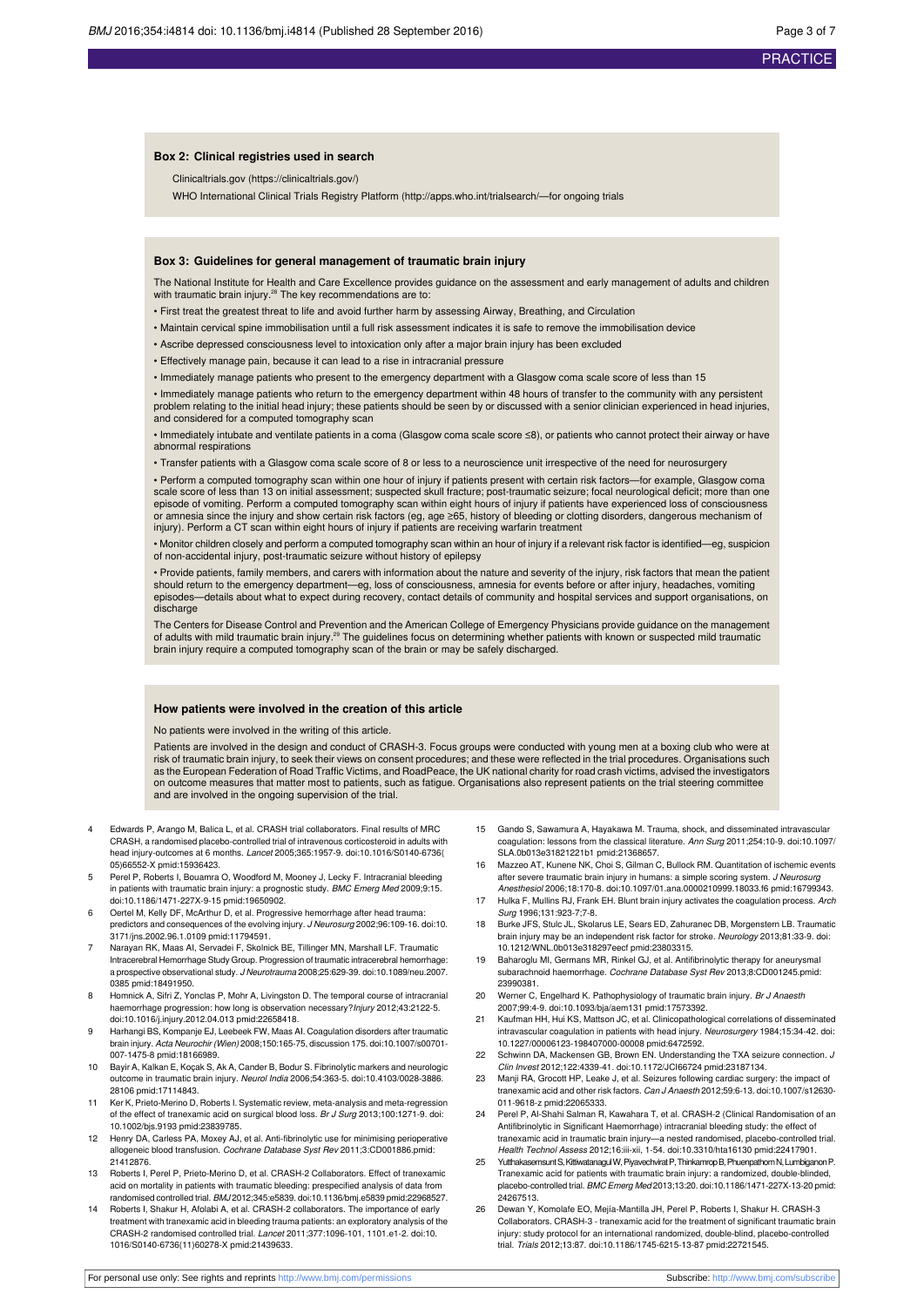- 27 Roberts I. Standardising care and clinical trials. J Neurol Neurosurg Psychiatry 1998;64:565-6. [doi:10.1136/jnnp.64.4.565a](http://dx.doi.org/10.1136/jnnp.64.4.565a) [pmid:9576563.](http://www.ncbi.nlm.nih.gov/pubmed/?term=9576563)
- 28 National Institute for Health and Care Excellence. (2014). Head injury: assessment and early management (NICE guideline CG 176). [www.nice.org.uk/guidance/cg176.](http://www.nice.org.uk/guidance/cg176)
- 29 Centers for Disease Control and Prevention (CDC) and the American College of Emergency Physicians. (ACEP) (2008). [www.cdc.gov/traumaticbraininjury/mtbi\\_guideline.](http://www.cdc.gov/traumaticbraininjury/mtbi_guideline.html) [html.](http://www.cdc.gov/traumaticbraininjury/mtbi_guideline.html)
- 30 Ker K, Roberts I, Shakur H, Coats TJ. Antifibrinolytic drugs for acute traumatic injury. Cochrane Database Syst Rev 2015;5:CD004896.[pmid:25956410](http://www.ncbi.nlm.nih.gov/pubmed/?term=25956410).

Published by the BMJ Publishing Group Limited. For permission to use (where not already granted under a licence) please go to [http://group.bmj.com/group/rights-licensing/](http://group.bmj.com/group/rights-licensing/permissions) [permissions](http://group.bmj.com/group/rights-licensing/permissions)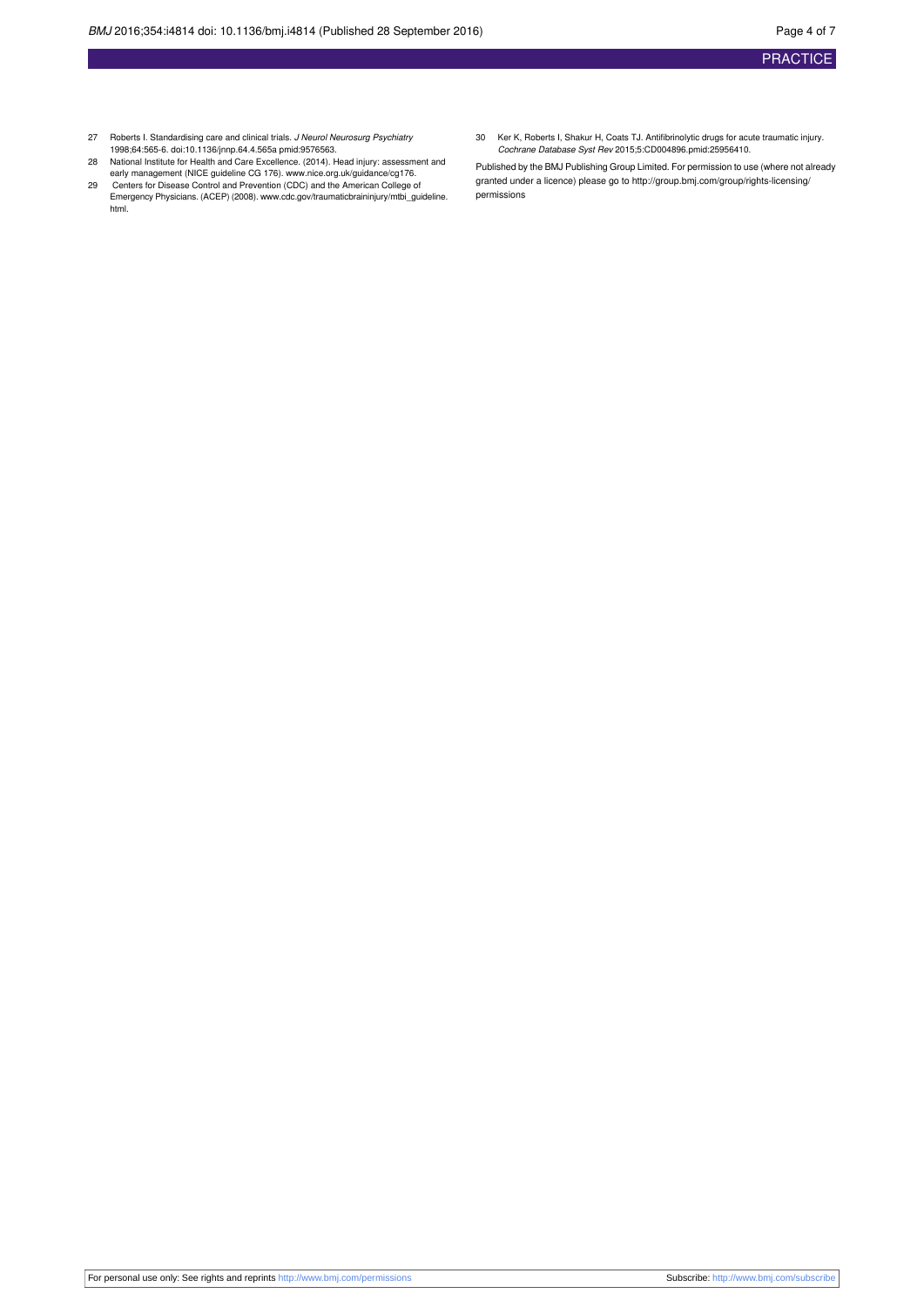## **Tables**

<span id="page-4-0"></span>Table 1| Patients with intracranial haemorrhage, cerebral ischaemia, and mortality outcomes in two randomised trials of tranexamic acid **(TXA) in patients with traumatic brain injury. Values are numbers (percentages) unless stated otherwise**

| Outcome                       | CRASH-2 intracranial bleeding substudy 2012 <sup>24</sup> |                                   |                       | Yutthakasemsunt et al 2013 <sup>25</sup> |         |                                |  |  |
|-------------------------------|-----------------------------------------------------------|-----------------------------------|-----------------------|------------------------------------------|---------|--------------------------------|--|--|
|                               | TXA                                                       | Relative risk (95% CI)<br>Placebo |                       | TXA                                      |         | Placebo Relative risk (95% CI) |  |  |
| Intracranial haemorrhage      | 44 (36)                                                   | 56 (44)                           | $0.80$ (0.59 to 1.09) | 21(18)                                   | 32(27)  | $0.65(0.40 \text{ to } 1.05)$  |  |  |
| Focal ischaemic lesion/stroke | 6(5)                                                      | 12(9)                             | $0.51$ (0.20 to 1.32) | 0 -                                      | 3(3)    |                                |  |  |
| Deaths                        | 14 (11)                                                   | 24 (18)                           | $0.60$ (0.33 to 1.11) | 12(10)                                   | 17 (14) | $0.69$ (0.35 to 1.39)          |  |  |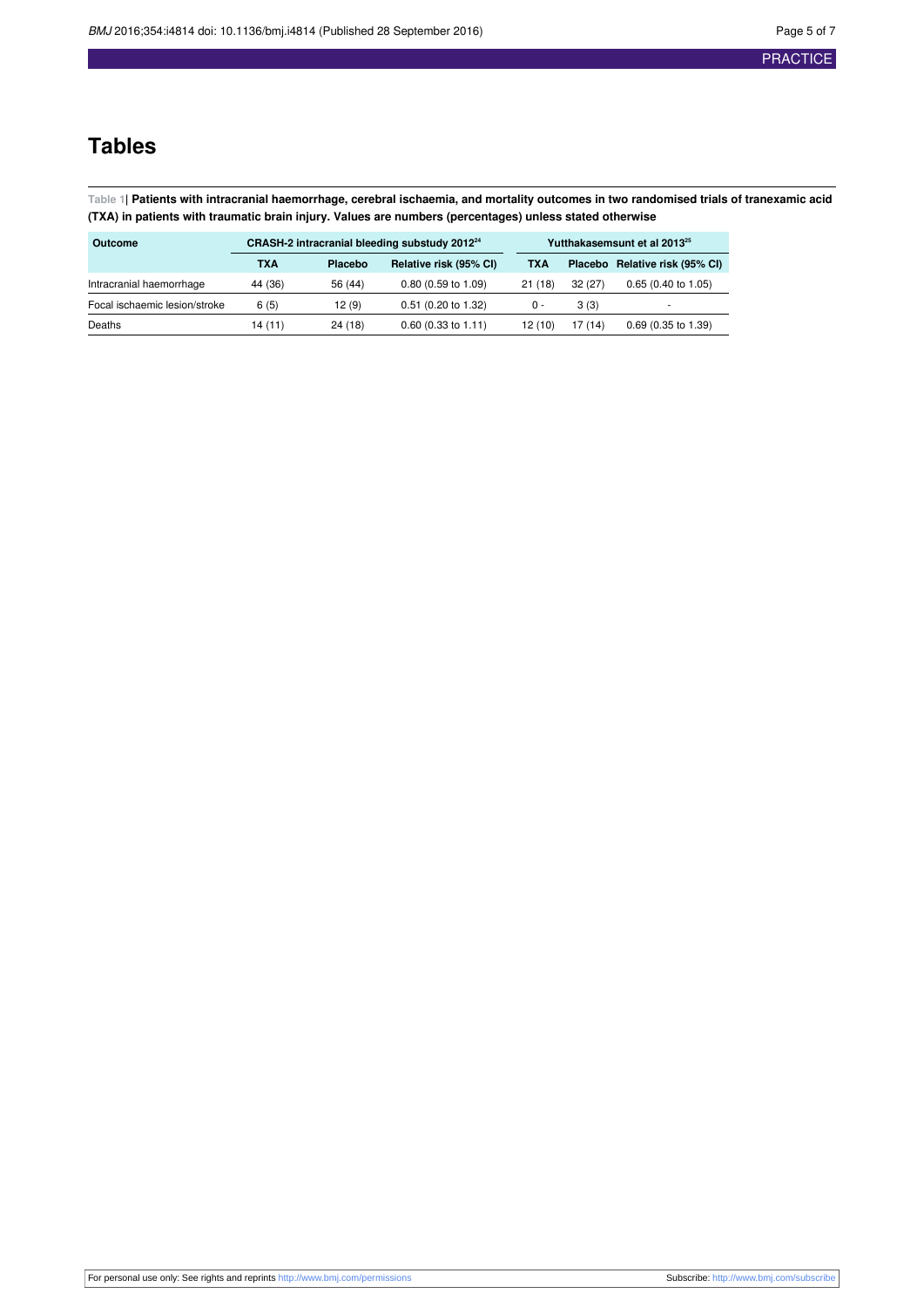| <b>Trial</b>                                                                                                       | <b>Trial type</b>                       | <b>Status</b>           | <b>Proposed sample</b><br>size                                                                                                                               | No of<br>arms  | Intervention                                                                                                                                                                                                                                                                                                                                            |                                         | <b>Comparison Primary outcome</b>                                                                                            | <b>Secondary outcomes</b>                                                                                                                                                                                              |
|--------------------------------------------------------------------------------------------------------------------|-----------------------------------------|-------------------------|--------------------------------------------------------------------------------------------------------------------------------------------------------------|----------------|---------------------------------------------------------------------------------------------------------------------------------------------------------------------------------------------------------------------------------------------------------------------------------------------------------------------------------------------------------|-----------------------------------------|------------------------------------------------------------------------------------------------------------------------------|------------------------------------------------------------------------------------------------------------------------------------------------------------------------------------------------------------------------|
| Prehospital<br>tranexamic acid<br>use for moderate<br>and severe<br>traumatic brain<br>injury<br>(NCT02645552)     | Double<br>blind.<br>randomised<br>trial | Pending                 | 400 patients with<br>recruitment moderate to severe<br>traumatic brain injury<br>(Glasgow coma<br>scale score ≤12)                                           | $\overline{2}$ | Arm 1: 1 g intravenous<br>bolus of tranexamic acid<br>over 10 minutes<br>Arm 2: placebo intravenous<br>bolus over 10 minutes                                                                                                                                                                                                                            | Placebo<br>(sodium<br>chloride,<br>0.9% | Neurological<br>outcome (based<br>on extended<br>scale score) at six and deep vein<br>months post-injury thrombosis)         | Vascular occlusive<br>events (myocardial<br>infarction, stroke,<br>Glasgow outcome pulmonary embolism,                                                                                                                 |
| Prehospital<br>tranexamic acid<br>use for traumatic<br>brain injury<br>(NCT01990768)                               | Double<br>blind.<br>randomised<br>trial | Currently<br>recruiting | 1002 patients with<br>moderate to severe<br>traumatic brain injury<br>(Glasgow coma<br>scale score ≤12)                                                      | 3              | Arm 1: 1 g intravenous<br>bolus of tranexamic acid<br>followed by 1 g intravenous chloride,<br>infusion of tranexamic acid 0.9%)<br>over eight hours.<br>Arm 2: 2 g intravenous<br>bolus of tranexamic acid<br>followed by placebo infused<br>over eight hours.<br>Arm 3: placebo intravenous<br>bolus followed by placebo<br>infused over eight hours* | Placebo<br>(sodium                      | Neurological<br>outcome (based<br>on extended<br>Glasgow outcome<br>scale score) at six neurosurgery,<br>months after injury | Volume of intracranial<br>haemorrhage, disability<br>rating scale score, 28<br>day survival,<br>ventilator-free days,<br>seizures, cerebral<br>ischaemia, vascular<br>occlusive events.<br>alterations in fibrinolysis |
| Clinical<br>Randomisation of<br>an Antifibrinolytic<br>in Significant<br>Haemorrhage<br>(CRASH-3)<br>(NCT01402882) | Double<br>blind.<br>randomised<br>trial | Currently<br>recruiting | 13 000 patients with 2<br>major traumatic brain<br>injury (Glasgow<br>coma scale score<br><12 or intracranial<br>bleeding on<br>computed<br>tomography scan) |                | Arm 1: 1 g of intravenous<br>bolus of tranexamic acid<br>over 10 minutes followed by chloride,<br>1 g intravenous infusion of<br>tranexamic acid over eight<br>hours.<br>Arm 2: placebo intravenous<br>bolus followed by placebo<br>infused over eight hours                                                                                            | Placebo<br>(sodium<br>0.9%              | Death in hospital<br>within 28 days of<br>randomisation                                                                      | Vascular occlusive<br>events, disability (based<br>on disability rating scale<br>and patient oriented<br>outcome measures).<br>seizures, neurosurgery,<br>days in intensive care,<br>other adverse events              |

<span id="page-5-0"></span>**Table 2| Ongoing randomised trials of tranexamic acid use for traumatic brain injury**

\*Intravenous bolus administered in prehospital setting, and maintenance infusion initiated on arrival at hospital.